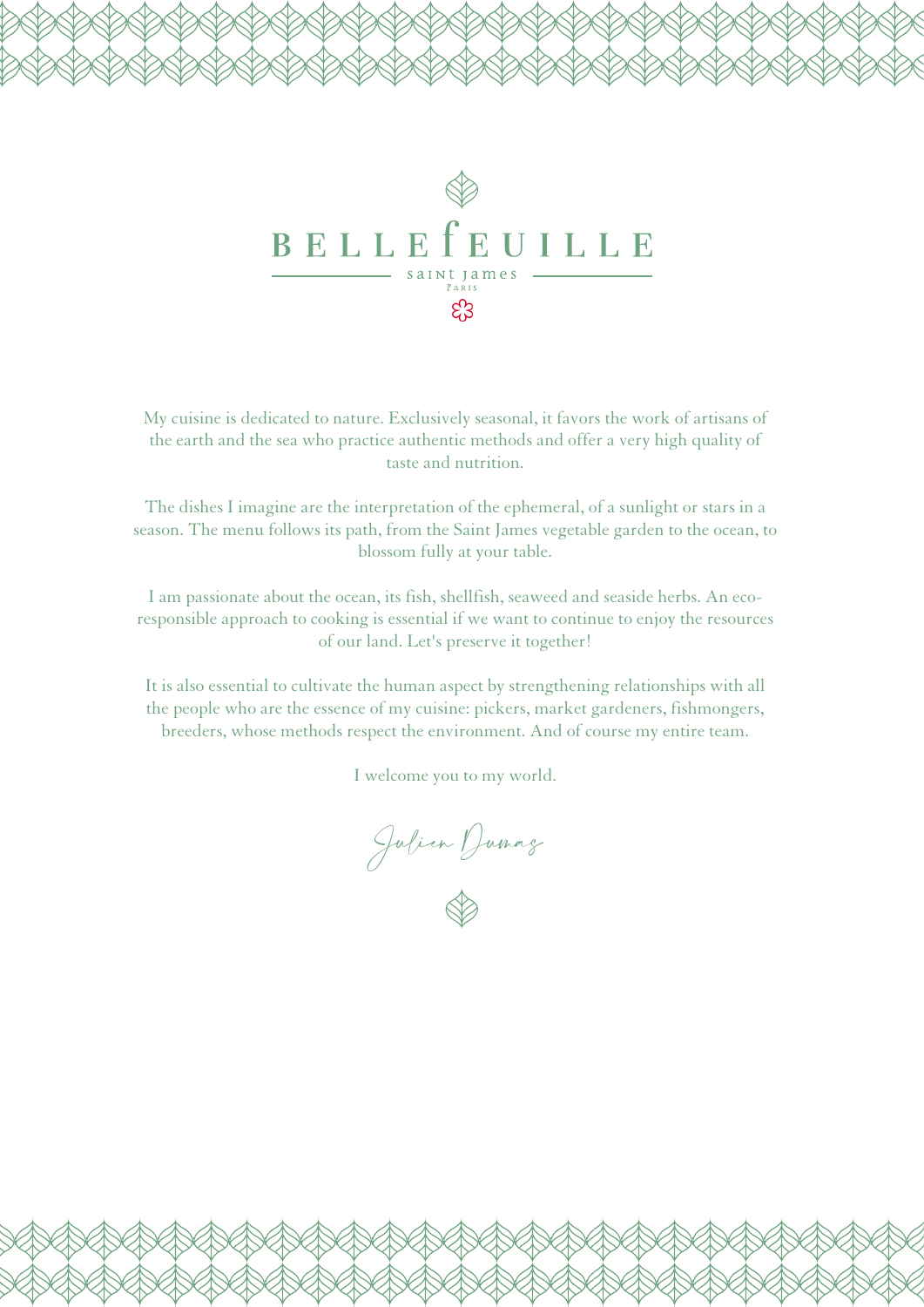

## **DINNER**

 $\begin{picture}(150,10) \put(0,0){\line(1,0){10}} \put(10,0){\line(1,0){10}} \put(10,0){\line(1,0){10}} \put(10,0){\line(1,0){10}} \put(10,0){\line(1,0){10}} \put(10,0){\line(1,0){10}} \put(10,0){\line(1,0){10}} \put(10,0){\line(1,0){10}} \put(10,0){\line(1,0){10}} \put(10,0){\line(1,0){10}} \put(10,0){\line(1,0){10}} \put(10,0){\line($ 

Spring 2022

**In the heart of our vegetable garden, in the bushes of fresh herbs**  (Peas/Tansy)

> **OPEN fields, just before opening**  $\circledast$ (Artichoke/Burnet)

**Passage over a stream, in the Cézallier mountain**  (Brown trout/Spruce bud)

**ON the seashore, UNDER a ROCK at LOW tide and marine fauna**  $\circledast$ (Shellfish/Seaweed/Swimming crab)

**in the distance, Chausey and its islands, spring is back**  (Lobster/Sea fennel)

**High Sea** 

**Deep water** (Cuttlefish/Squid ink)

IN the forests on the outskirts of the ILe De france<sup>®</sup> (Pigeon/Rosehip)

> sweet treats across the fields  $\circledast$ - First rhubarb and sweet clover - In the heart of Patrick Cholet's hives - Dark chocolate and sweet woodruff

6 courses 145 €

9 courses 180 €

An identical menu is served for all guests. The nine-course tasting menu may not be served after 9.15 pm.

In accordance with the provisions of decree n°2002-1465 dated 17 December 2002, Saint James Paris and its suppliers guarantee the origin of the meat from France. All our dishes are "home-made" and are prepared on the spot from raw products. Net prices in euros and services included. The list of allergens is available on request.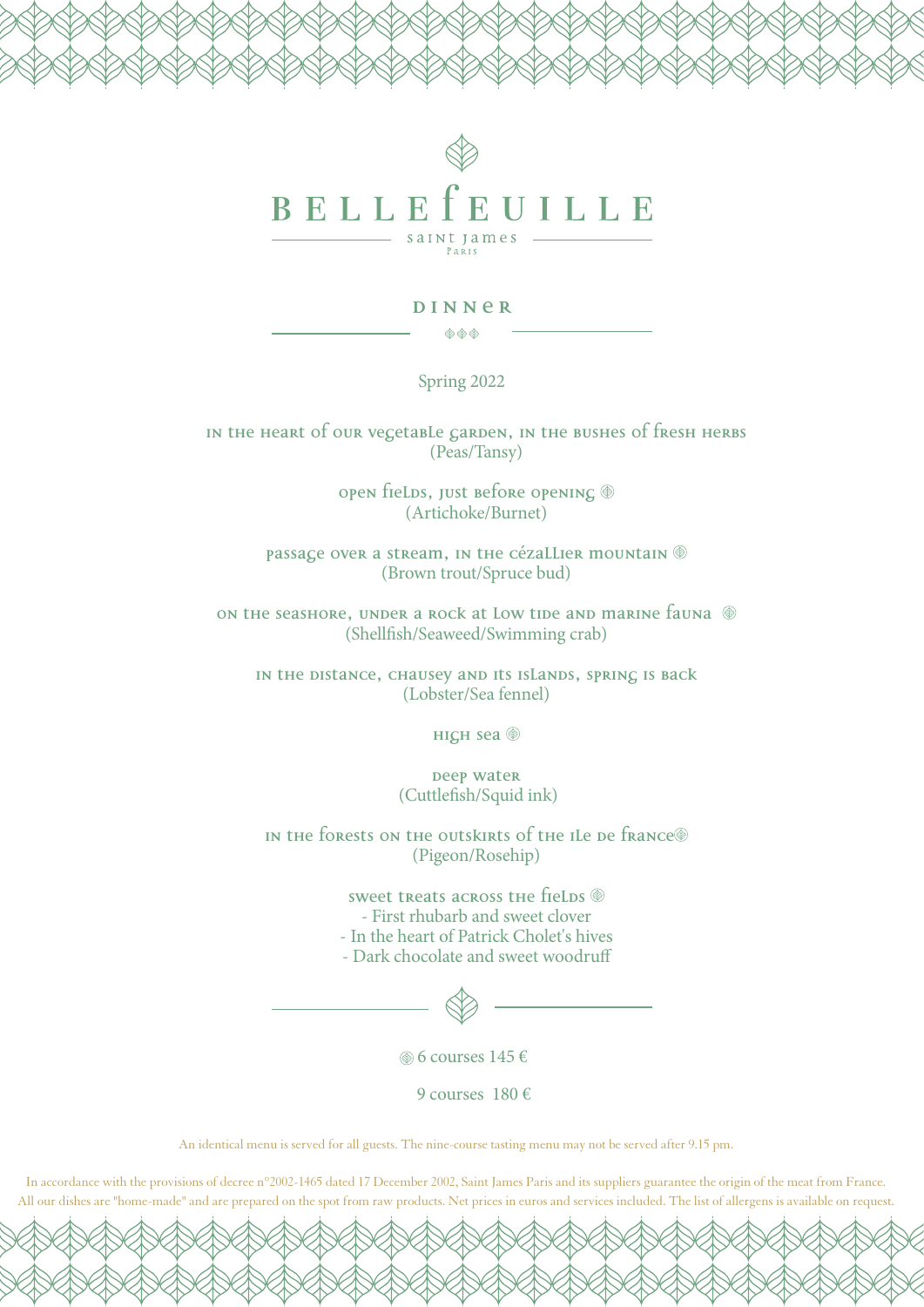

"At Relais & Châteaux, we are all hotel and restaurant artisans scattered across the planet, heirs to the great cultural history of hospitality and world cuisine, and we have chosen to be faithful to the mission we have set ourselves: to preserve and pass on the uniqueness of the cuisines, to avoid the renunciation and ease that threaten our civilisations of the immediate; to remind us every day, through our practice as artisans, that our humanity is always expressed and replenished in the sharing of the beautiful and the good"

Extract from the Relais & Châteaux manifesto For a better world through food and hospitality UNESCO, 18 November 2014